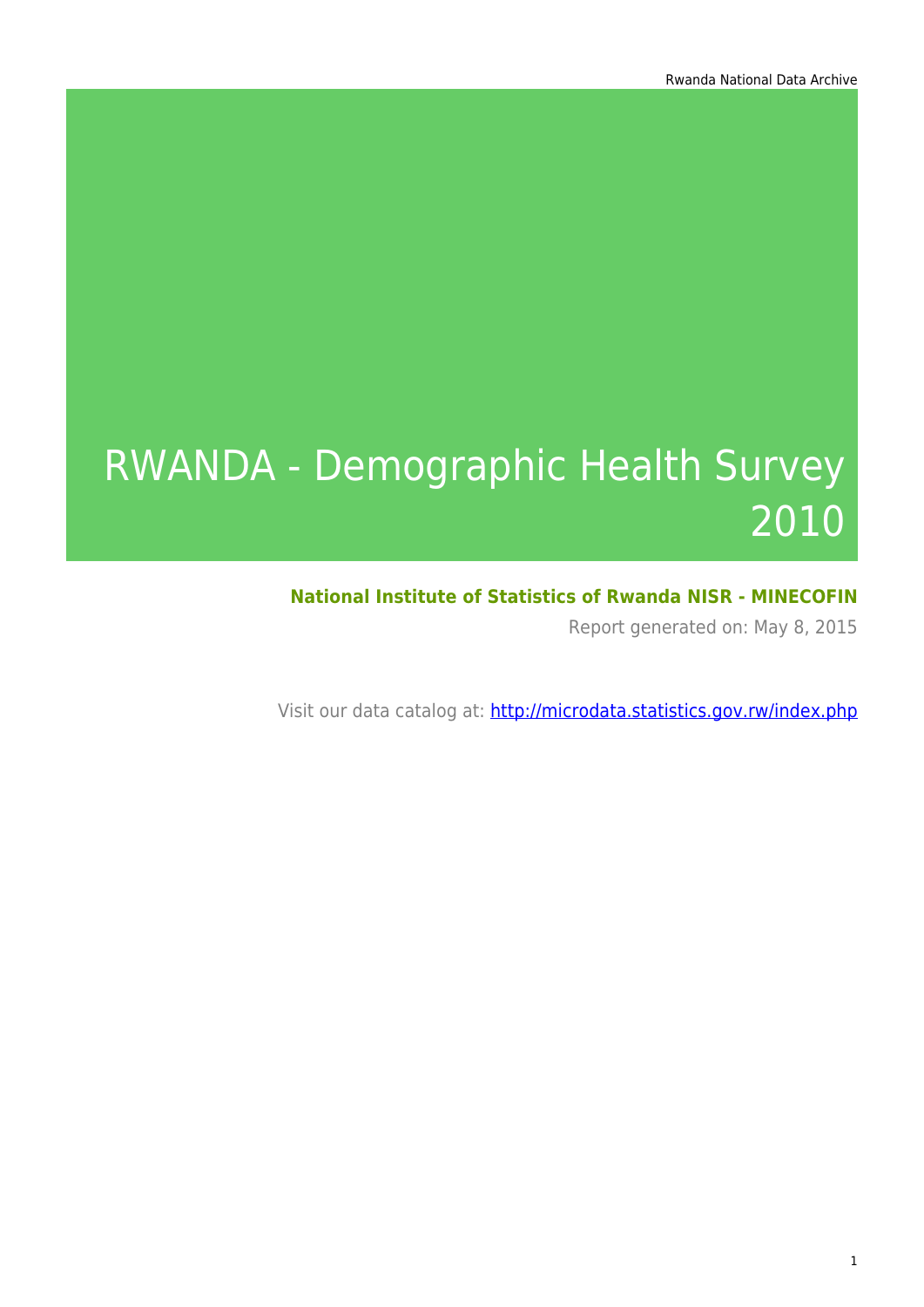### **Overview**

### Identification

#### **ID NUMBER** RWA-NISR-DHS-2010-v01

### Version

### **VERSION DESCRIPTION**

Version 1.0 (It is the first time to use Metadata Editor)

#### **PRODUCTION DATE**

2012-02-01

#### **NOTES**

The data entry and internal consistency verification phase of the survey was completed in August 2011.

### **Overview**

#### **ABSTRACT**

The government of Rwanda conducted the 2010 Rwanda Demographic and Health Survey (RDHS) to gather up-to-date information for monitoring progress on healthcare programs and policies in Rwanda, including the Economic Development and Poverty Reduction Strategy (EDPRS), the Millennium Development Goals (MDGs), and Vision 2020.

The 2010 RDHS is a follow-up to the 1992, 2000, 2005, and 2007-08 RDHS surveys. Each survey provides data on background characteristics of the respondents, demographic and health indicators, household health expenditures, and domestic violence. The target groups in these surveys were women age 15-49 and men age 15-59 who were randomly selected from households across the country. Information about children age 5 and under also was collected, including the weight and height of the children.

The main objectives of the 2010 RDHS were to:

• Collect data at the national level to facilitate calculation of essential demographic rates, especially rates for fertility and infant and child mortality, and to analyze the direct and indirect factors that determine levels and trends in fertility and child mortality

• Measure the levels of knowledge of contraceptive practices among women

• Collect data on family health, including immunization practices; prevalence and treatment of diarrhea, acute upper respiratory infections, fever and/or convulsions among children under age 5; antenatal visits; and assistance at delivery

• Collect data on the prevention and treatment of malaria, in particular the possession and use of bed nets among children under 5 and among women and pregnant women

• Collect data on nutritional practices of children, including breastfeeding

• Collect data on the knowledge and attitudes of men and women concerning sexually transmitted infections (STIs) and acquired immune deficiency syndrome (AIDS) and evaluate recent behavioral changes with regard to condom use

• Collect data for the estimation of adult mortality and maternal mortality at the national level

• Take anthropometric measurements in half of surveyed households in order to evaluate the nutritional status of children, men, and women

• Conduct confidential testing for malaria parasitemia using Rapid Diagnostic Testing in half of the surveyed households and anonymous blood smear testing at the National Reference Laboratory

• Collect dried blood spots (from finger pricks) for anonymous HIV testing at the National Reference Laboratory in half of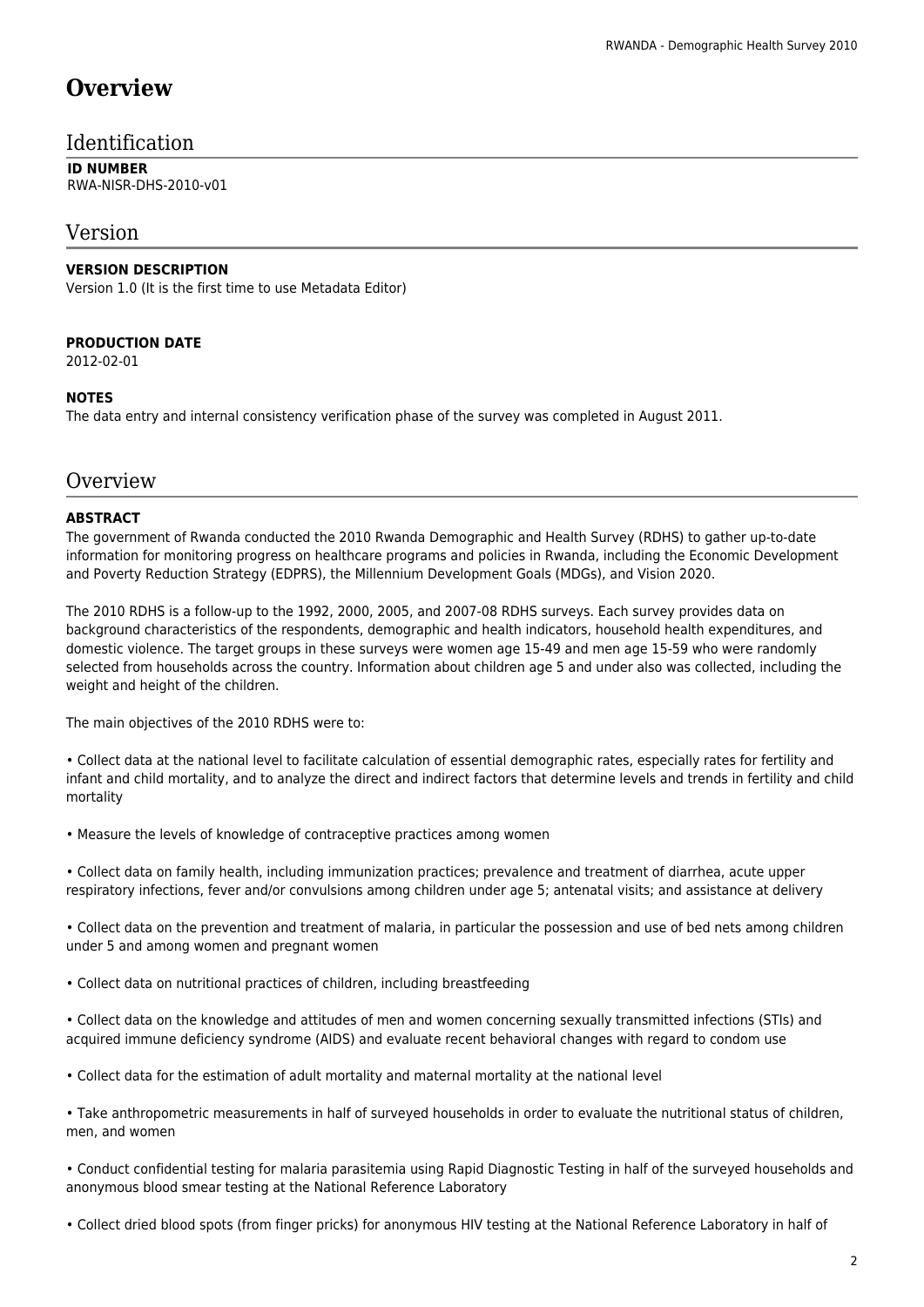#### surveyed households

• Measure hemoglobin level (by finger prick) for anemia of surveyed respondents in half of surveyed households.

#### **KIND OF DATA**

Sample survey data [ssd]

#### **UNITS OF ANALYSIS**

Household

### Scope

#### **NOTES**

The Household Questionnaire was used to list all the usual members and visitors in the selected households as well as to identify women and men eligible for individual interviews. Basic information was collected on the characteristics of each person listed, including age, sex, education, and relationship to the head of household. For children under 18, survival status of the parents was determined.

The Woman's Questionnaire was used to collect information from all women age 15-49 and was organized by the following sections:

- Respondent background characteristics
- Reproduction, including a complete birth and death history of respondents' children and information

on abortion

- Contraception
- Pregnancy and postnatal care
- Child's immunization, health, and nutrition
- Marriage and sexual activity
- Fertility preferences
- Husband's background and woman's work
- HIV/AIDS and other sexually transmitted infections
- Other health issues
- Adult mortality
- Relationship in the household

The Man's Questionnaire was administered to all men age 15-59 living in every other household in the RDHS sample. The Man's Questionnaire collected much of the same information as the Woman's Questionnaire but was shorter because it did not contain a detailed reproductive history or questions on maternal and child health or nutrition.

#### **TOPICS**

| <b>Topic</b>                                     | Vocabulary    | URI                               |
|--------------------------------------------------|---------------|-----------------------------------|
| Health policy [8.6]                              | <b>CESSDA</b> | http://www.nesstar.org/rdf/common |
| Childbearing, family planning and abortion [8.2] | <b>CESSDA</b> | http://www.nesstar.org/rdf/common |
| Drug abuse, alcohol and smoking [8.3]            | <b>CESSDA</b> | http://www.nesstar.org/rdf/common |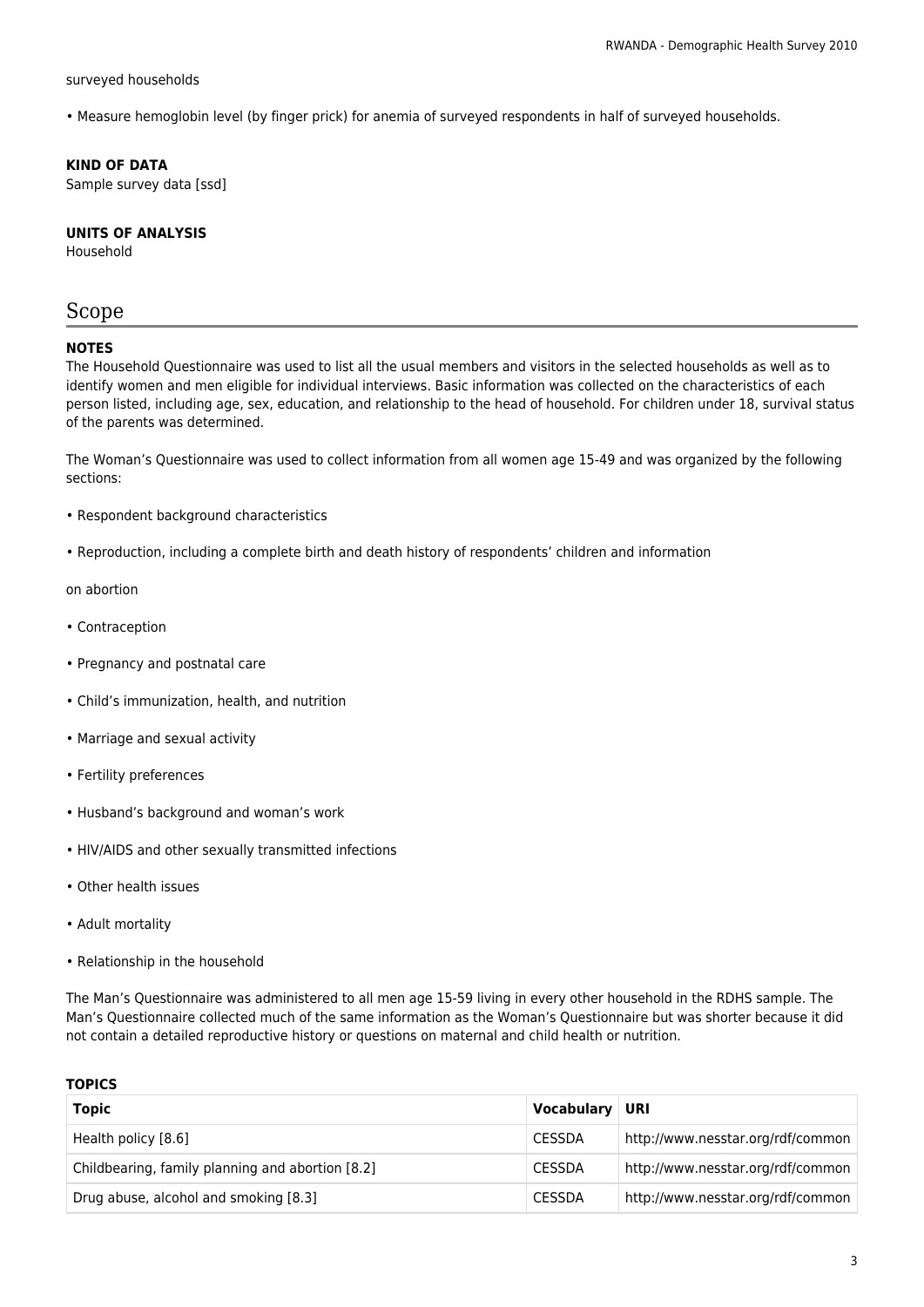| Topic                                          | Vocabulary    | URI                               |
|------------------------------------------------|---------------|-----------------------------------|
| Nutrition [8.7]                                | <b>CESSDA</b> | http://www.nesstar.org/rdf/common |
| Specific diseases and medical conditions [8.9] | <b>CESSDA</b> | http://www.nesstar.org/rdf/common |
| Housing $[10.1]$                               | <b>CESSDA</b> | http://www.nesstar.org/rdf/common |
| Land use and planning [10.2]                   | <b>CESSDA</b> | http://www.nesstar.org/rdf/common |
| Fertility [14.2]                               | <b>CESSDA</b> | http://www.nesstar.org/rdf/common |
| Morbidity and mortality [14.4]                 | <b>CESSDA</b> | http://www.nesstar.org/rdf/common |

### Coverage

### **GEOGRAPHIC COVERAGE**

It was a nationwide survey.The survey covered the whole country,all provinces and all districts.

#### **GEOGRAPHIC UNIT**

Household.

#### **UNIVERSE**

-Men age 15-59 years

-Women age 15-49

-Children age 0-5 years

### Producers and Sponsors

#### **PRIMARY INVESTIGATOR(S)**

| <b>Name</b>                                     | Affiliation |
|-------------------------------------------------|-------------|
| National Institute of Statistics of Rwanda NISR | MINECOFIN   |

#### **OTHER PRODUCER(S)**

| Name                               | <b>Affiliation</b>            | Role                                      |
|------------------------------------|-------------------------------|-------------------------------------------|
| Treatment and Research AIDS Center |                               | Ministry of Health   Technical Assistance |
| Laboratoire National de Référence  | Ministry of Health   HIV Test |                                           |
| Service National de Recensement    |                               |                                           |
| MACRO                              |                               | Questionnaire Design and Data Analysis    |
|                                    |                               |                                           |

#### **FUNDING**

| <b>Name</b>                                             | <b>Abbreviation</b> | Role |
|---------------------------------------------------------|---------------------|------|
| The government of Rwanda                                |                     |      |
| United States Agency for International Development      | <b>USAID</b>        |      |
| The Centers for Disease Control and Prevention          | <b>CDC</b>          |      |
| United Nations Children's Fund                          | <b>UNICEF</b>       |      |
| United Nations Population Fund                          | <b>UNFPA</b>        |      |
| World Vision                                            |                     |      |
| Global Fund (through the malaria division of RBC-IHDPC) | GF                  |      |

#### **OTHER ACKNOWLEDGEMENTS**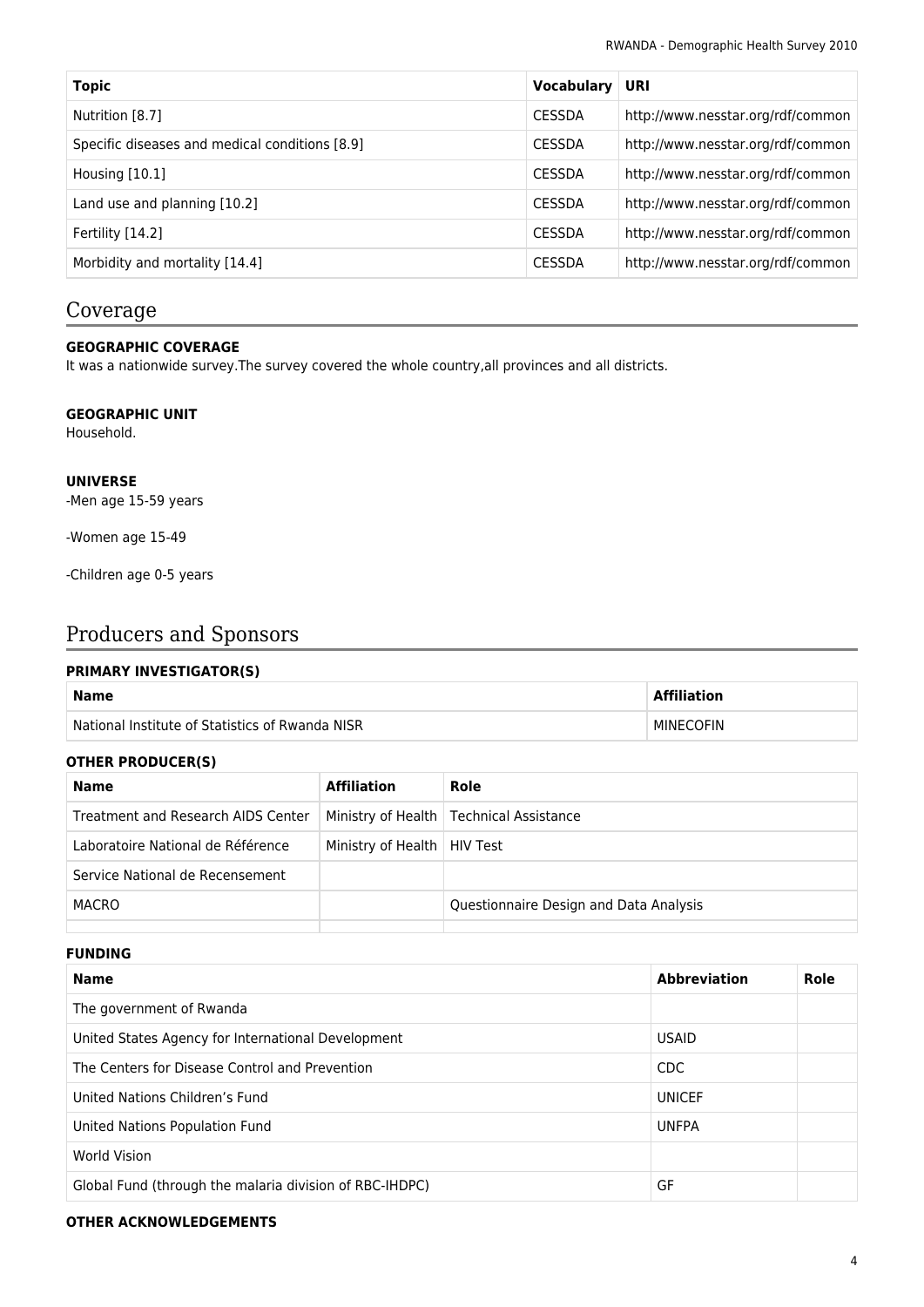| Name                                             | <b>Affiliation</b> | Role                             |
|--------------------------------------------------|--------------------|----------------------------------|
| Thanks to International Household Survey Network | World Bank         | Provide MM Metadata toolkit.     |
| OPM Oxford Policy management                     |                    | <b>Archive Technical Support</b> |

### Metadata Production

### **METADATA PRODUCED BY**

| <b>Name</b>                                | Abbreviation   Affiliation | ∣ Role                         |
|--------------------------------------------|----------------------------|--------------------------------|
| National Institute of Statistics of Rwanda | <b>NISR</b>                | MINECOFFIN Study Documentation |

#### **DATE OF METADATA PRODUCTION** 2012-06-20

#### **DDI DOCUMENT VERSION**

Version 1.0

(This is our first documentation using Metadata Editor)

### **DDI DOCUMENT ID**

DDI-RWA-NISR-DHS-2010-v01.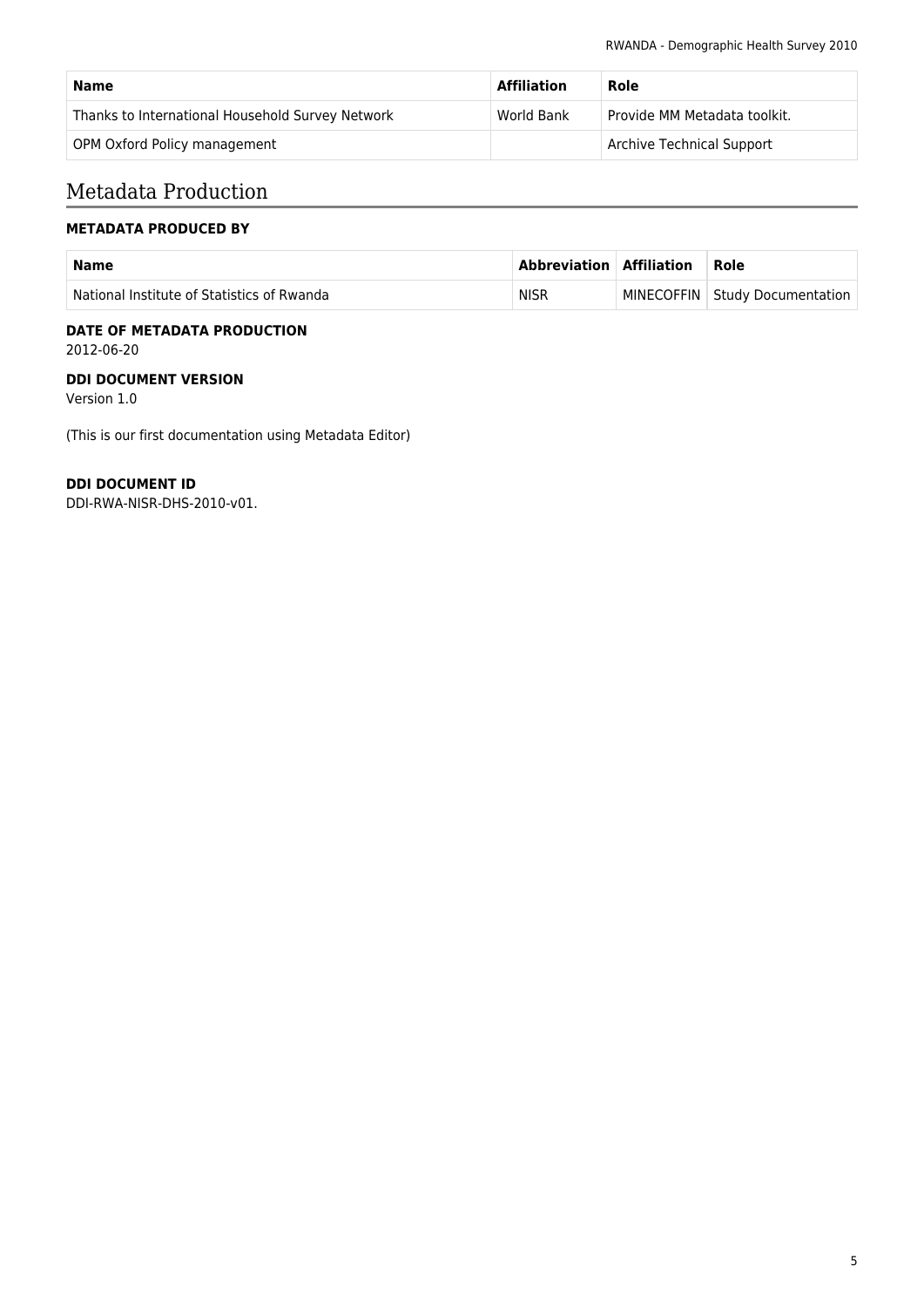## **Sampling**

### Sampling Procedure

The sample for the 2010 RDHS was designed to provide population and health indicator estimates for the country as a whole and for urban and rural areas in particular. Survey estimates are also reported for the provinces (South, West, North, and East) and for the City of Kigali. The results presented in this report show key indicators that correspond to these provinces and the City of Kigali.

A representative sample of 12,792 households was selected for the 2010 RDHS. The sample was selected in two stages. In the first stage, 492 villages (also known as clusters or enumeration areas) were selected with probability proportional to the village size. The village size is the number of households residing in the village. Then, a complete mapping and listing of all households existing in the selected villages was conducted. The resulting lists of households served as the sampling frame for the second stage of sample selection. Households were systematically selected from those lists for participation in the survey.

All women age 15-49 who were either permanent residents of the household or visitors present in the household on the night before the survey were eligible to be interviewed. In addition, in a subsample of half of all households selected for the survey, all men age 15-59 were eligible to be interviewed if they were either permanent residents or visitors present in the household on the night before the survey.

All of the 492 clusters selected for the sample were surveyed for the 2010 RDHS. A total of 12,792 households were selected, of which 12,570 households were identified and occupied at the time of the survey. Among these households, 12,540 completed the Household Questionnaire, yielding a response rate of nearly 100 percent.

### Deviations from Sample Design

#### 1.2.3 Sample Design

The sample for the RDHS-III survey covered the population residing in ordinary households across the country. A national sample of 10,644 households was selected. The sample was first stratified to provide adequate representation of urban and rural areas as well as all 12 provinces including the "City of Kigali," the nation's capital. Decentralization reforms were introduced after this sample was drawn, resulting in new geographically-based divisions that regroup the former districts into five new provinces. However, the sample used posed no obstacle to adequate representation of the new provinces and the data in this report present key indicators corresponding to the five recently created provinces (South, West, North, East, and the City of Kigali).

The survey used a two-stage sample design. The first stage involved selecting primary sampling units (PSUs) based on the list of enumeration areas covered in 2002 General Population and Housing Census (RGPH) prepared by the National Census Bureau. These enumeration areas provided the master frame for the drawing of 462 clusters (351 rural and 111 urban), selected with a representative probability proportional to their size. A strictly proportional sample allocation would have resulted in a very low number of urban households in certain provinces such as Umutara. It was therefore necessary to slightly over-sample urban areas in order to survey a sufficient number of households to produce reliable estimates for urban areas. The second stage involved selecting a sample of households in these enumeration areas. In order to adequately guarantee the accuracy of the indicators, it was necessary to control the total size of the households drawn by setting the number of households to be surveyed at 20 in urban clusters and 24 in rural clusters. Because of the nonproportional distribution of the sample among the different strata and the fact that the number of households was set for each cluster, weighting was used to ensure the validity of the sample at both national and regional levels.

All women age 15-49 years who were either usual residents of the selected household or visitors present in the household on the night before the survey were eligible to be interviewed (approximately 11,500 women). In addition, in a subsample of every second household selected for the survey, a sample of 5,000 men age 15-59 years was selected to be interviewed. In this subsample, all men and women eligible for the individual survey were also eligible for the HIV test. In addition, in this subsample of households, all women eligible for the survey and all children under the age of five were eligible for the anemia test. Finally, in this same subsample of households, all women eligible for the survey and all children under the age of five were eligible for height and weight measurements to determine their nutritional status.

### 1.2.4 Sample Coverage

All of the 462 clusters selected for the sample were able to be surveyed for the RDHS-III. A total of 10,644 households were selected, of which 10,307 households were identified and occupied at the time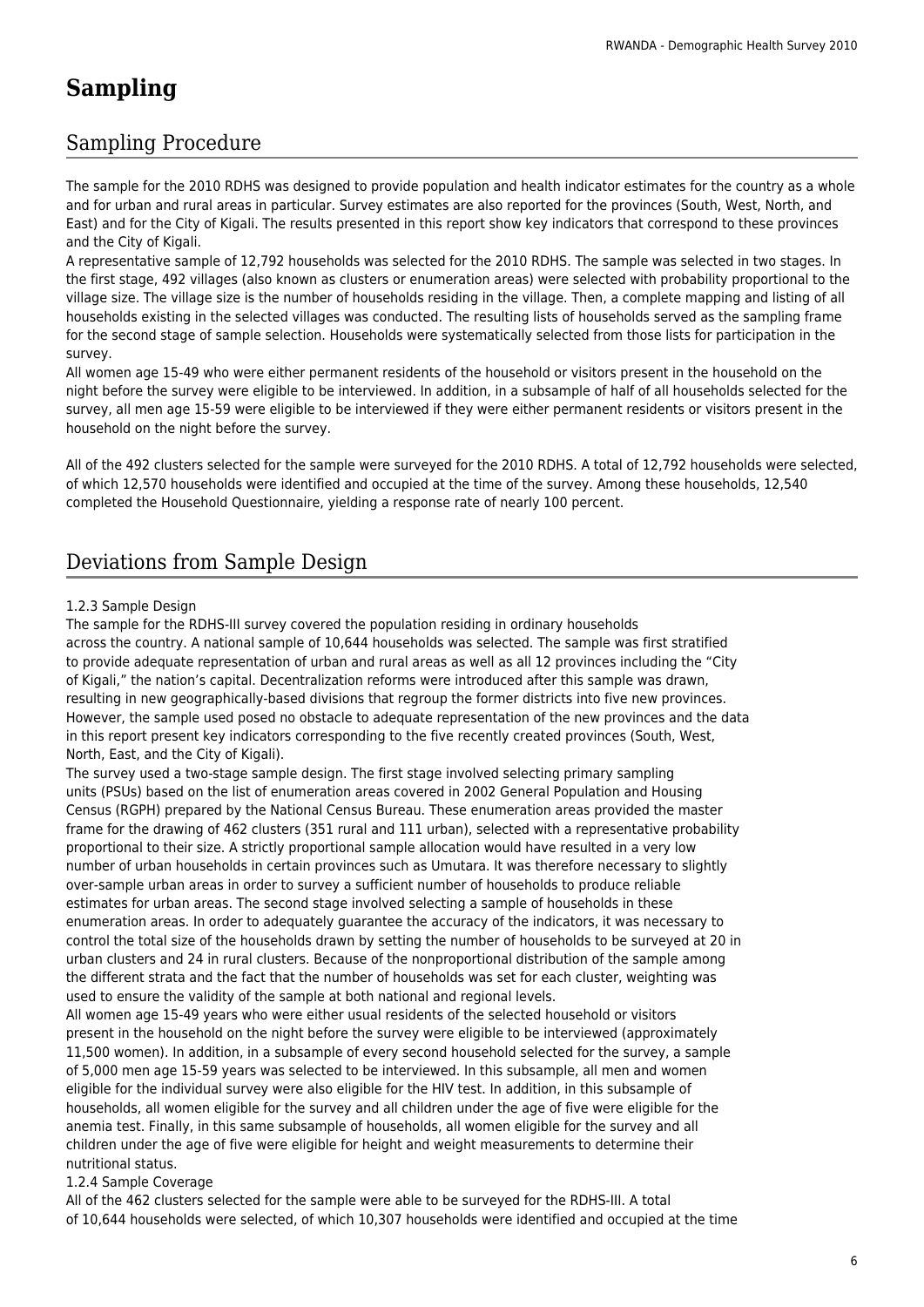of the survey. Among these households, 10,272 completed the Household Questionnaire, yielding a response rate of nearly 100 percent (Table 1.1). In the 10,272 households surveyed, 11,539 women age 15-49 years were identified as being eligible for the individual interview; interviews were completed with 11,321 of these women, yielding a response rate of 98 percent. Male interviews were conducted in every second household. A total of 4,959 men age 15-59 years were identified in the subsample of households. Of these 4,959 men, 4,820 completed the individual interviews, yielding a response rate of 97 percent. The response rates were slightly higher in rural areas for both men and women.

### Response Rate

In the 12,540 households surveyed, 13,790 women age 15-49 were identified as being eligible for the individual interview; interviews were completed with 13,671 of these women, yielding a response rate of 99.1 percent. Male interviews were conducted in every second household. A total of 6,414 men age 15-59 were identified in the subsample of households. Of these 6,414 men, 6,329 completed the individual interviews, yielding a response rate of 98.7 percent.

The response rates were slightly higher in rural areas for men, while for women they were almost the same in rural and urban areas.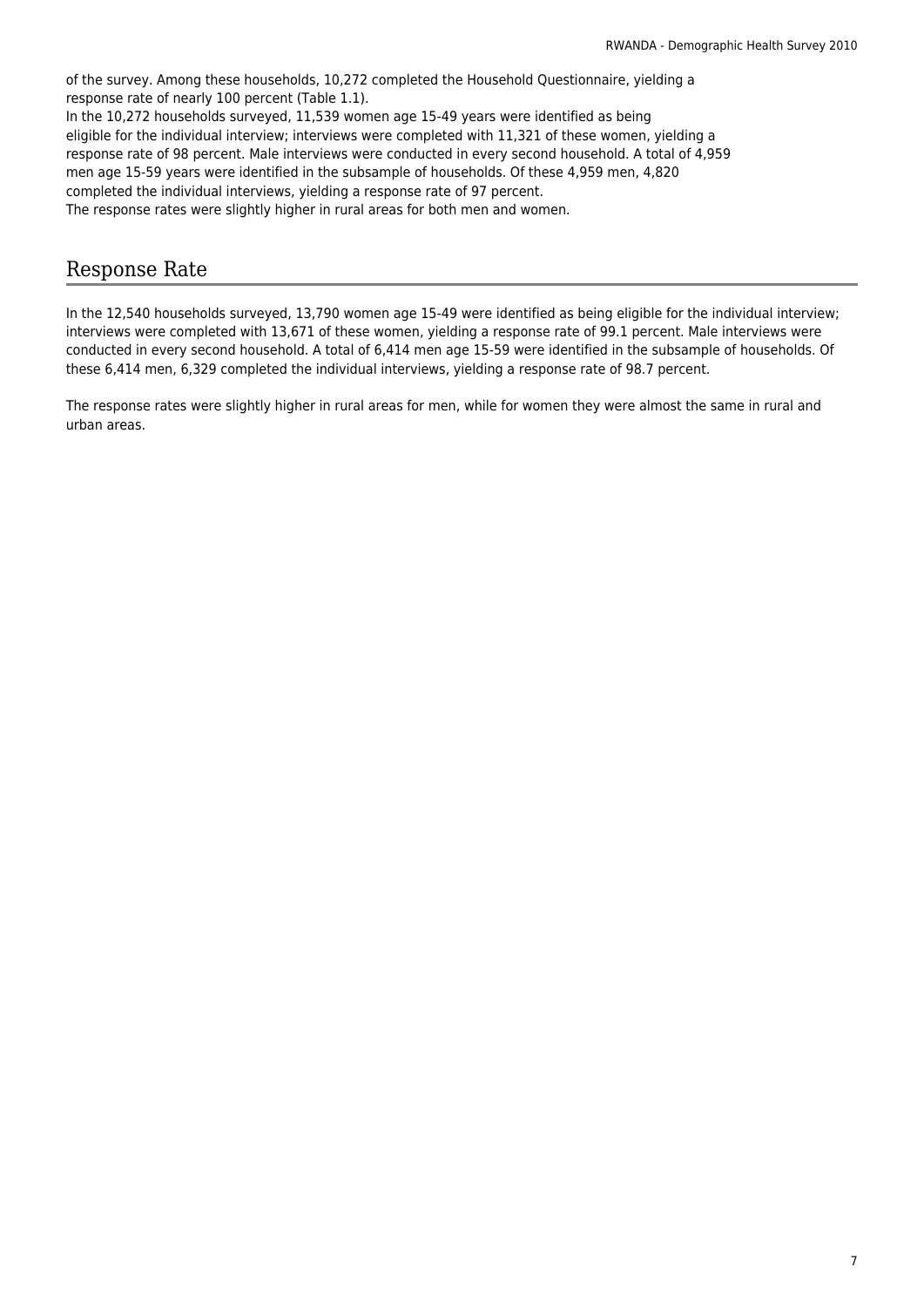# **Questionnaires**

### **Overview**

Three questionnaires were used for the 2010 RDHS: the Household Questionnaire, the Woman's Questionnaire, and the Man's Questionnaire. They are based on questionnaires developed by the worldwide Demographic and Health Surveys (DHS) program and on questionnaires used during the 2005 RDHS and 2007-08 RIDHS surveys. To reflect relevant issues in population and health in Rwanda, the questionnaires were adapted during a series of technical meetings with various stakeholders from government ministries and agencies, nongovernmental

organizations, and international donors. The questionnaires were translated from English and French into Kinyarwanda.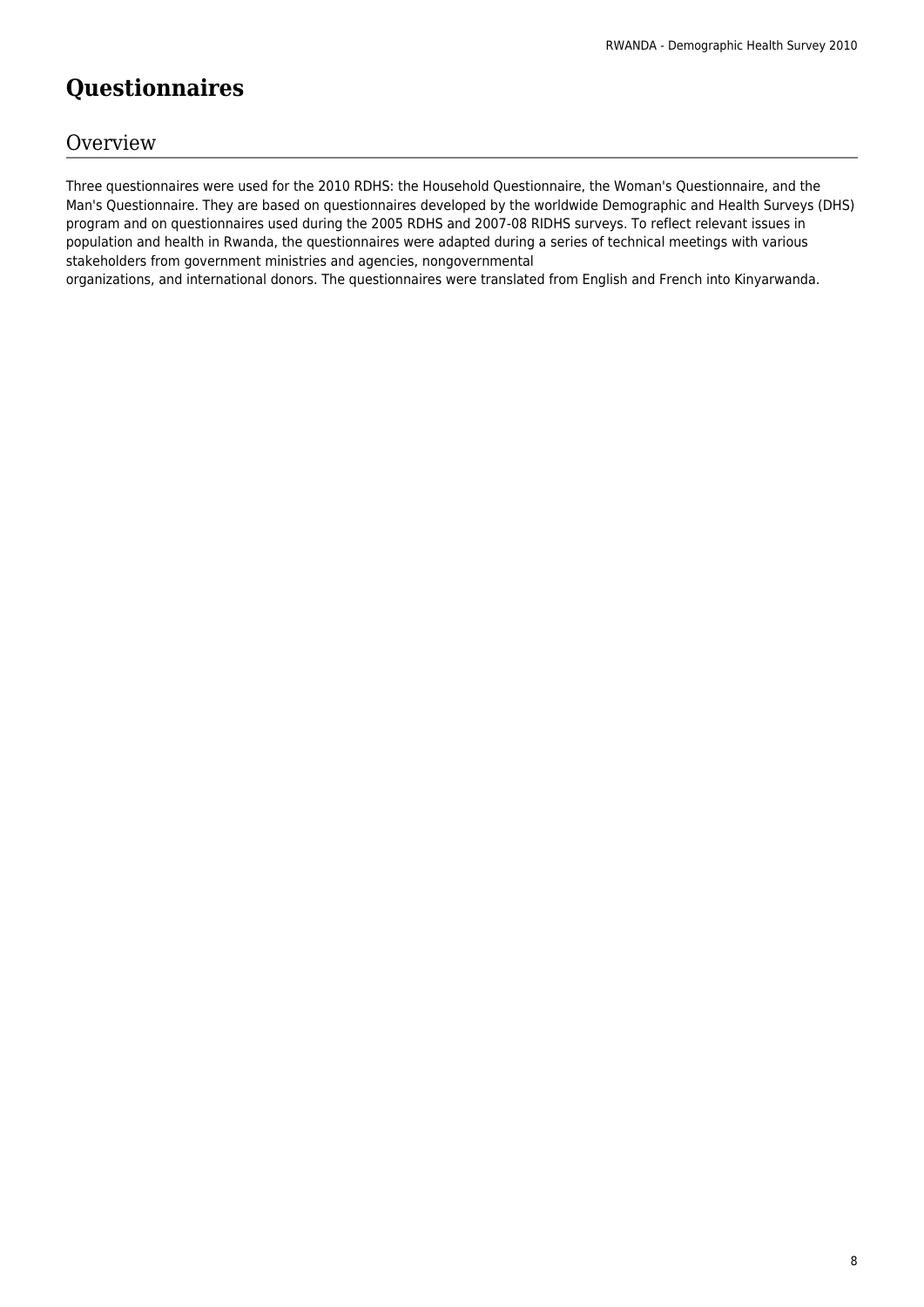# **Data Collection**

### Data Collection Dates

| Start      | End        | Cycle |
|------------|------------|-------|
| 2010-09-26 | 2011-03-10 | N/A   |

### Data Collection Mode

Face-to-face [f2f]

### Data Collection Notes

Thirty-eight women and men were trained from June 14-July 2, 2010, in the administration of the RDHS survey instruments, anthropometric measurement, hemoglobin testing, malaria testing, and blood drawing for HIV testing. Seven days of fieldwork were followed by one day of interviewer debriefing and examination. Pre-test fieldwork was conducted in 230 households in two rural and two urban villages outside of City of Kigali. The majority of pretest participants attended the main training and served as field editors and team leaders for the main survey.

NISR recruited and trained 117 participants, and at the end of the training it retained 105 to work as field personnel. The main training was conducted from August 16-September 14, 2010. The training consisted of instruction regarding interviewing techniques and field procedures, a detailed review of items on the questionnaires followed by tests, instruction and practice in weighing and measuring children, and mock interviews and role plays among participants in the classroom. Each of the fifteen data collection teams included a team leader, a field editor,

three female interviewers, one male interviewer, and one biomarker staff member.

Fieldwork was conducted from September 26, 2010, to March 10, 2011. Questionnaires and blood samples were regularly delivered to NISR headquarters.

### **Ouestionnaires**

Three questionnaires were used for the 2010 RDHS: the Household Questionnaire, the Woman's Questionnaire, and the Man's Questionnaire. They are based on questionnaires developed by the worldwide Demographic and Health Surveys (DHS) program and on questionnaires used during the 2005 RDHS and 2007-08 RIDHS surveys. To reflect relevant issues in population and health in Rwanda, the questionnaires were adapted during a series of technical meetings with various stakeholders from government ministries and agencies, nongovernmental

organizations, and international donors. The questionnaires were translated from English and French into Kinyarwanda.

### Data Collectors

| <b>Name</b>                                | <b>Abbreviation</b> | <b>Affiliation</b> |
|--------------------------------------------|---------------------|--------------------|
| National Institute of Statistics of Rwanda | <b>NISR</b>         | MINECOFIN          |

### Supervision

Fieldwork supervision was conducted by NISR, NRL, and ICF International through regular visits to teams to review their work and monitor data quality. The UNICEF team also regularly visited the teams in the field. Additional contact between the central office and the teams was maintained through cell phones.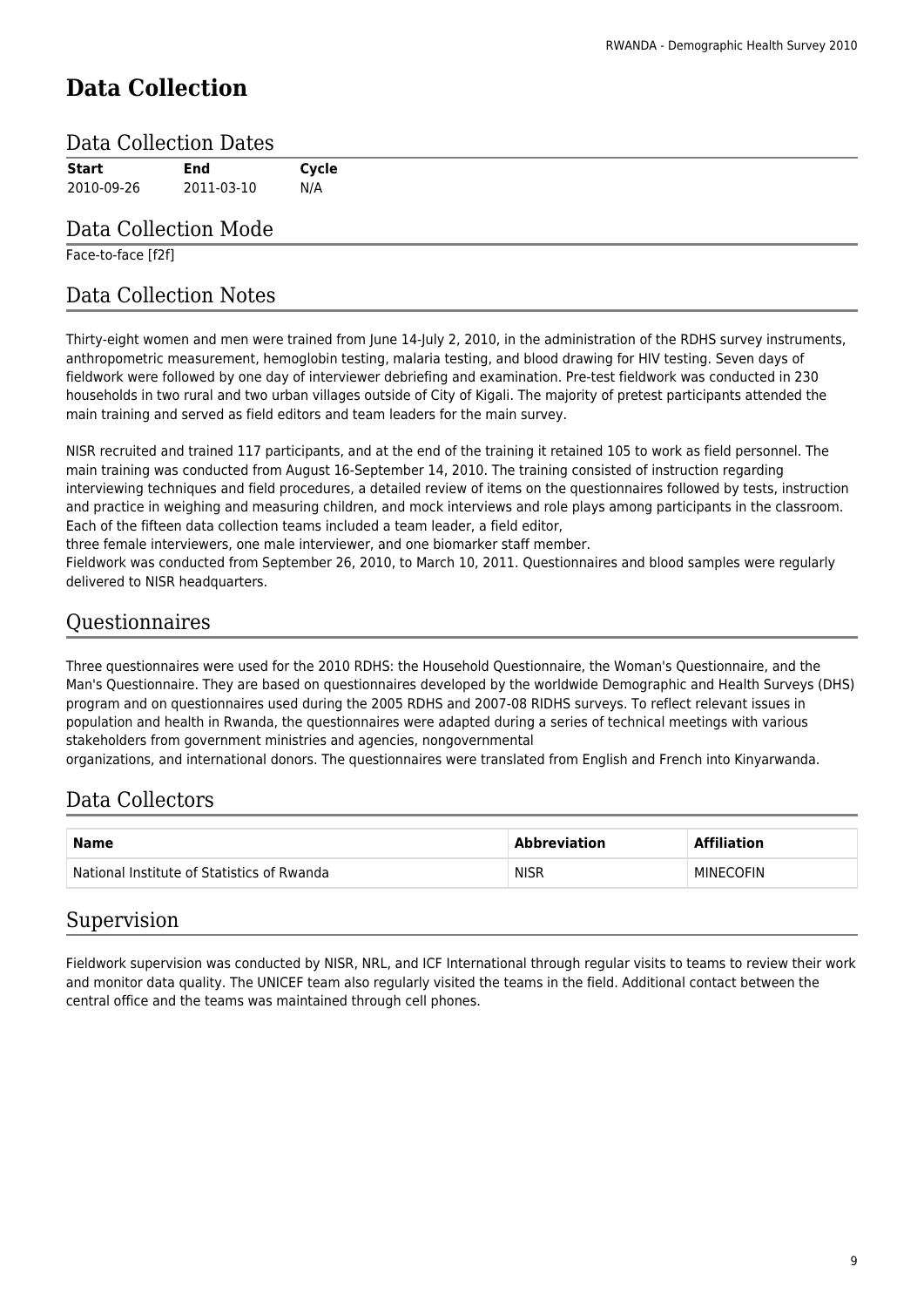# **Data Processing**

### Data Editing

Data entry began on November 1, 2010, almost one month after the survey was launched in the field. Data were entered by a team of 15 data processing personnel recruited and trained for this task. They were assisted during these operations by 4 data verification and codification officers and 2 receptionists. Completed questionnaires were periodically brought in from the field to the National Institute of Statistics headquarters, where assigned agents checked them and coded the open-ended questions. Next, the questionnaires were sent to the data entry facility and the blood samples (DBS and malaria slides) were sent to the NRL to be screened for HIV. Data were entered using CSPro, a program developed jointly by the United States Census Bureau, the ORC Macro MEASURE DHS+ program, and Serpro S.A. Processing the data concurrently with data collection allowed for regular monitoring of teams' performance and data quality. Field check tables were regularly generated during data processing to check various data quality parameters. As a result, feedback was given on a regular basis, encouraging teams to continue their high quality work and to correct areas in need of improvement. Feedback was individually tailored to each team. Data entry, which included 100 percent double entry to minimize keying error and data editing, was completed on April 21, 2011. Data cleaning and finalization was completed on May 27, 2011.